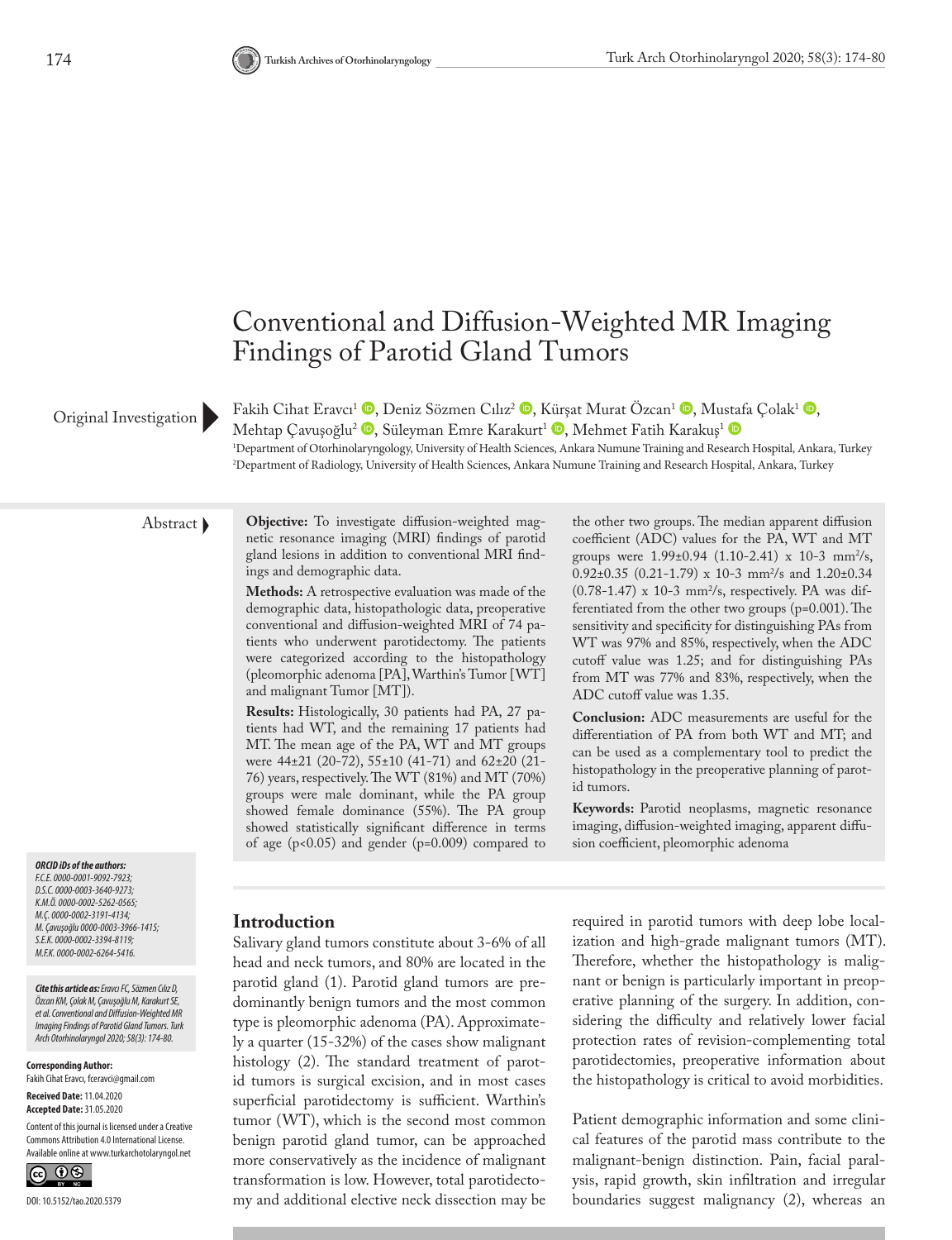older age, smoking history, and male gender increase the probability of a Warthin's benign lesion (3). In addition to this clinical information, preoperative imaging provides valuable information for surgical planning, such as the location of the mass and its relationship with vital structures (4). Ultrasonography (USG) guided fine needle aspiration biopsy (FNAB) is the most commonly used imaging method with high diagnosis rates (81-98% in benign and malignant distinction) (5, 6). There is, however, a risk of tumor seeding during this intervention, which might increase the risk of recurrence (7). In addition, insufficient sampling because of the heterogeneity of the lesions and the need for an experienced cytologist to detect specific histopathology, increases false positive or false negative rates. Furthermore, the inability to evaluate deep structures and operator-dependence are the other shortcomings of USG. Another imaging modality is computed tomography (CT), but this is used less commonly than X-rays and has contrast-related side effects (8).

The use of magnetic resonance imaging (MRI) has become more prevalent with increased availability, and with technological advancements it now contributes substantially to preoperative planning. Despite the disadvantages of the above-mentioned modalities, MRI is non-invasive and does not expose the patient to radiation. Most importantly, it provides information about the location of the mass, its relationship with vital structures and the presence of accompanying lymphadenopathy in the neck. Recent studies have shown that different parameters in MRI can be used for benign - malignant differentiation (9-11). In this context, the contribution of conventional findings such as lesion morphology, signal intensity, enhancement pattern has been investigated (4). It has also been stated that apparent diffusion coefficient (ADC) measurements obtained with diffusion-weighted imaging (DWI), which provides quantitative information about the microcirculation and vascularization properties of the mass, can contribute to this differentiation (10-13). It also has the important advantage that this measurement can be carried out practically without the need for contrast agents. However, there is a controversy related to ADC values where some found it useful for benign malignant differentiation while others found an overlap (14). Therefore, the aim of this study

#### **Main Points**

- In parotid lesions, preoperative histopathology information is critical in terms of planning the extent of the surgery and avoiding morbidity
- MRI is a non-invasive modality which can be used for preoperative benign - malignant differentiation.
- In addition to the conventional findings (such as lesion morphology, signal intensity, enhancement pattern), apparent diffusion coefficient (ADC) measurements obtained with diffusion-weighted imaging (DWI) reveals promising information.
- The results of our study showed that pleomorphic adenoma (PA) can be accurately differentiated from malignant and Warthin's tumors according to ADC values.
- ADC measurements can prevent unnecessary biopsies in the majority of parotid tumors since the most common type of parotid tumor seen is PA.

was to investigate the relationship between the conventional signal intensity level and ADC values on MRI with the histopathological results of the parotid gland operations which were performed in our clinic in a five-year period. This may provide an opportunity to predict the parotid masses without the need of invasive interventions.

#### **Methods**

From the surgical archives, 142 patients were identified who underwent surgery in our department for a parotid mass in the years 2014 through 2018, and of these, those with preoperative MR images were included in the study. Patients were excluded from the study if there was no MRI examination (50 patients), if there was MRI examination but no diffusion-weighted imaging (DWI) sequences (eight patients), and if they had a diagnosis of recurrent parotid masses (six patients) or inflammatory lesions (two patients). Patients with lymphoma histopathology (two patients with high diffusion restriction) were not included in the statistical analyses in order to eliminate extreme values and obtain ADC homogeneity in the malignant histology group. Thus, retrospective evaluation was performed using the demographic data, the histopathologic data and the MRI results of the remaining 74 patients. The study was approved by the Clinical Research Ethics Committee of University of Health Sciences, Ankara Numune Training and Research Hospital (Approval Date: September 5, 2019; Approval Number: E1- 047-2019) and all procedures followed were in accordance with the Helsinki Declaration. Informed consent was preoperatively obtained from all participating subjects. Histopathological diagnoses were obtained from the surgical specimens and three study groups were defined according to the histopathologic examination results (pleomorphic adenoma, Warthin's Tumor and malignant tumor).

#### **MRI**

A 1.5 T MR unit (Excite, GE Medical Systems, Milwaukee, WI, USA) was used for MRI, and images were obtained with head and neck array coils. The gradient power was 33 mT/s. In the evaluations, T1- and T2-weighted axial sequences were used and features for this sequences were 500 ms TR, 15.7 ms TE for T1-weighted images, and 3000 ms TR, 104.8 ms TE for T2-weighted images. The mutual utilized features for both images were: 3 mm slice thickness, 0.5 mm inter-slice gap; 20×20 cm field of view, 320×224 matrix, 3 excitations. T2-weighted images were achieved with fast spin echo (FSE) sequences. Additionally, DWI sequence images (10,000 ms repetition time, 85.8 ms echo time, 4 mm slice thickness, 1 mm inter-slice gap, 128×128 matrix) were performed with echo planar single shot spin echo imaging (b values=0 and 1000 s/mm2 ). In order to obtain three sets of DWI diffusion gradients, three different orthogonal directions (x, y, z axes) were performed. ADC measurement results were obtained automatically.

#### **Image Analyses**

ADC maps were obtained automatically from DWI sequences. ADC data were calculated through a circular region of interest 0.67-0.70 cm<sup>2</sup>. The mean measurement value was de-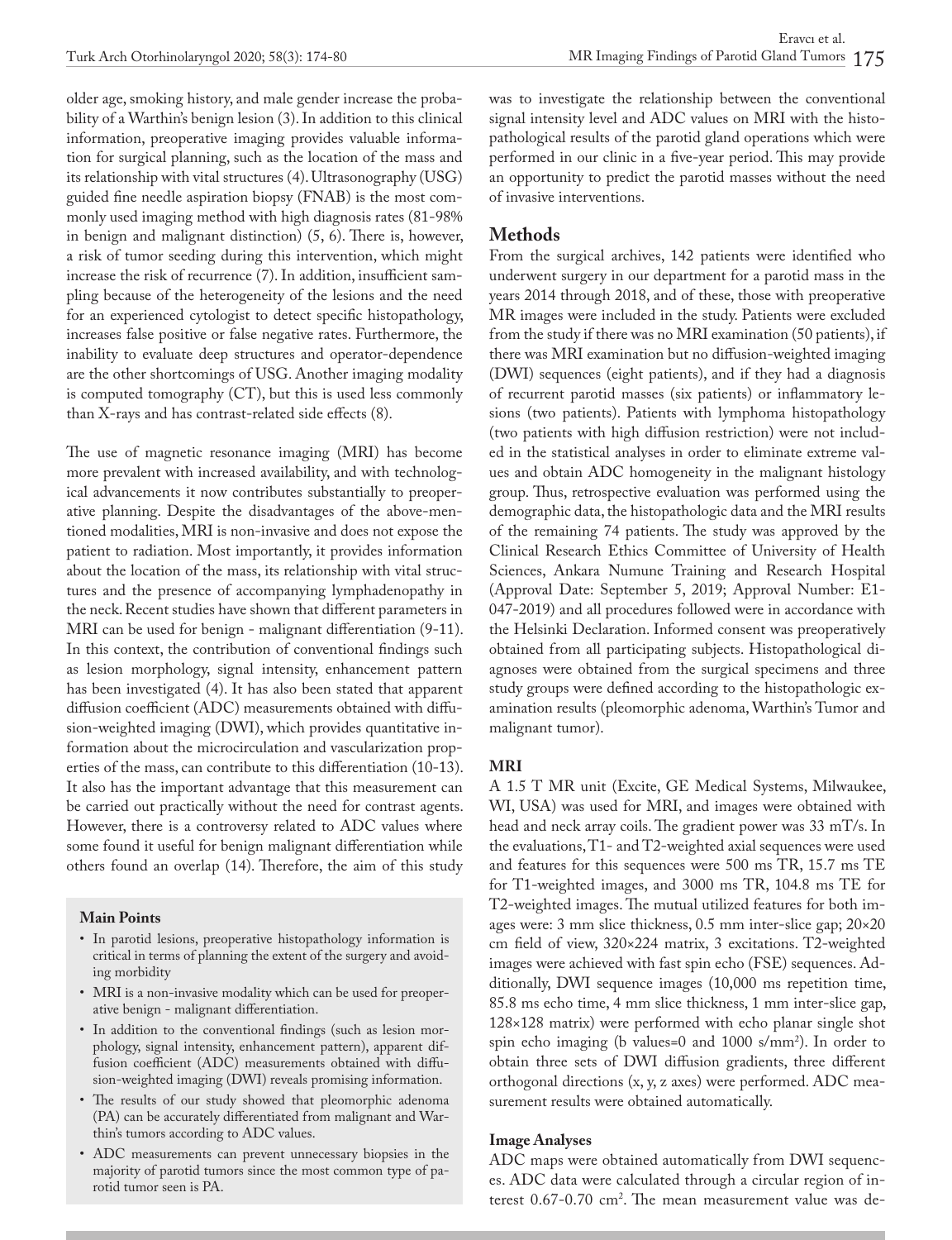Turk Arch Otorhinolaryngol 2020; 58(3): 174-80

rived from two to six measurements for each lesion by both senior radiologists who did not know the histopathology. These measurements were executed at solid parts of the lesions where diffusion was restricted. If the mass did not have any area of diffusion restrictions, increased diffusion fields were used. In heterogeneous tumor masses, cystic necrotic portions were not considered, but the solid components were used for the measurement. In conventional MRI, lesion signal intensity on T1-weighted images was indicated as hypointense if the intensity level was equal to or lower than that of muscle intensity, and as hyperintense if the intensity level were brighter than that of the muscle. T2-weighted intensity was reported as hypointense if the intensity level was lower than that of the normal parotid tissue, and as hyperintense if the intensity level were equal to or brighter than that of the normal parotid tissue. The classification was made according to a part of the lesion ≥50% in heterogeneous lesions.

#### **Statistical Analysis**

Study data were analyzed statistically using IBM Statistical Package for Social Sciences version 22 software (IBM SPSS Inc.; Armonk, NY, USA). Conformity of the data to normal distribution was assessed using the Kolmogorov-Smirnov test. Continuous variables were presented as median±interquartile range and discrete variables as frequencies and percentages. The age and ADC values for each group (PAs, WTs and MTs) were compared with Kruskal-Wallis non-parametric analysis of variance and Tamhane's T2 test was used for multiple comparison. The inter- and intra-observer reproducibility for ADC maps measurements were evaluated using the intra-class correlation coefficient (ICC) to assess the degree of absolute agreement among ADC measurements. An ICC>0.80 was considered to be indicative of acceptable agreement. The gender analysis results of the groups were compared with the Pearson Chi square test. To determine the sensitivity and specificity of the images for the prediction of tumor histology, Receiver Operating Characteristic (ROC) analysis was applied. A value of  $p<0.05$  was considered statistically significant.

#### **Results**

The study group comprised 47 (63.5%) male and 27 (36.5%) female patients with a mean age of 51.8±12.9 years (range, 20- 76 years). Histologically, 30 patients had pleomorphic adenoma, 27 patients had Warthin's tumor, and the remaining 17 patients had malignant histopathology (five mucoepidermoid carcinoma, four malignant melanoma, two adenocarcinoma, two acinic cell carcinoma, one malignant epithelial tumor, one adenoid cystic carcinoma, one salivary duct carcinoma and one squamous cell carcinoma). The mean age and gender percentage for each group are shown in Table 1. The PA group was younger compared to

|                    | Male     | Female   | Age (year)<br>Median±interquartile<br>$range (min-max)$ | Kruskal-Wallis<br>Test | Tamhane's T2<br>multiple comparison<br>test |
|--------------------|----------|----------|---------------------------------------------------------|------------------------|---------------------------------------------|
| Histopathology (n) |          |          |                                                         |                        |                                             |
| PA (30)            | 13 (45%) | 17 (55%) | $44\pm21(20-72)$                                        |                        | $(PA-WT) p=0.001$                           |
| WT (27)            | 22 (81%) | 5(19%)   | $55 \pm 10(41 - 71)$                                    | $p=0.001$              | $(PA-MT)$ p=0.010                           |
| MT(17)             | 12 (70%) | 5(30%)   | $62\pm20(21-76)$                                        |                        | $(WT-MT)$ p=0.973                           |

min: minimum; max: maximum; PA: pleomorphic adenoma; WT: Warthin's tumor; MT: malignant tumor

| Table 2. Intensity levels (hypointense and hyperintense) at T1- and T2-weighted images for each histopathology |  |  |  |  |  |  |
|----------------------------------------------------------------------------------------------------------------|--|--|--|--|--|--|
|----------------------------------------------------------------------------------------------------------------|--|--|--|--|--|--|

|                                    | T1          |              | T <sub>2</sub> |              |  |
|------------------------------------|-------------|--------------|----------------|--------------|--|
|                                    | Hypointense | Hyperintense | Hypointense    | Hyperintense |  |
| Histopathology (n)                 |             |              |                |              |  |
| PA (30)                            | 30 (100%)   | $0(0\%)$     | 5(17%)         | 25 (83%)     |  |
| WT (27)                            | 18 (66%)    | 9(34%)       | 22 (81%)       | 5(19%)       |  |
| MT(17)                             | 15 (88%)    | 2(12%)       | 8 (47%)        | 9(53%)       |  |
| • Mucoepidermoid carcinoma (n:5)   | 4           |              | 3              |              |  |
| · Malignant melanoma (n:4)         | 3           |              |                | 3            |  |
| • Adenocarcinoma (n:2)             |             | $\Omega$     |                |              |  |
| • Acinic cell carcinoma (n:2)      | 2           | $\Omega$     |                |              |  |
| • Malignant epithelial tumor (n:1) |             | $\Omega$     |                |              |  |
| • Adenoid cystic carcinoma (n:1)   |             | $\Omega$     |                | $\Omega$     |  |
| · Salivary duct carcinoma (n:1)    |             | $\Omega$     |                | $\Omega$     |  |
| · Squamous cell carcinoma (n:1)    |             |              |                | $\theta$     |  |

PA: pleomorphic adenoma; WT: Warthin's tumor; MT: malignant tumor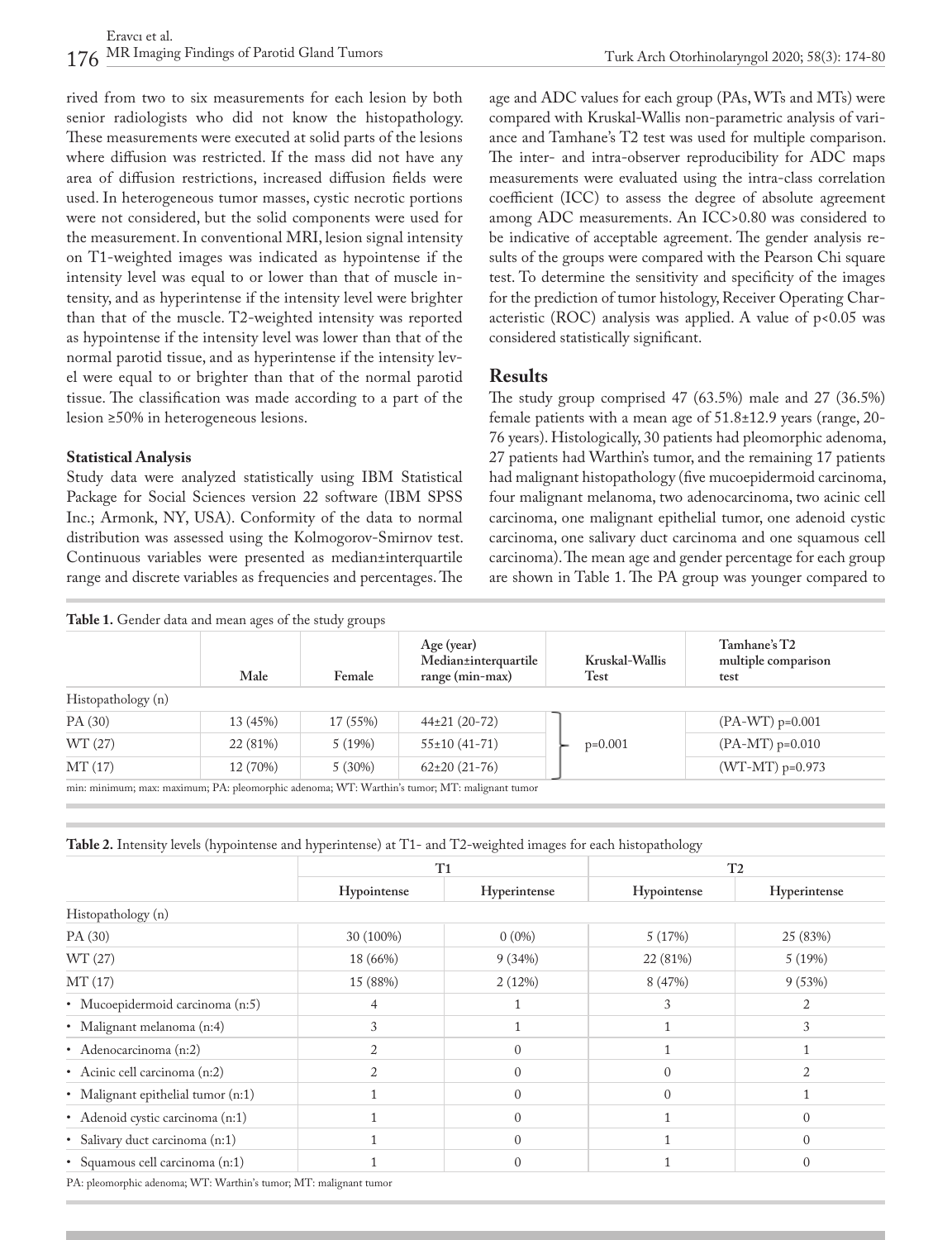the other two groups (p<0.05 for both groups) and female dominant (p=0.009).

The intensity levels on conventional MRI T1- and T2-weighted images for each of the histological types are tabulated in Table 2. The PA, WT and MT groups of tumors were predominantly hypointense (100%, 66% and 88%, respectively) on T1-weighted images. On T2-weighted images, PAs were hyperintense (83%), and WTs were predominantly hypointense (81%). Unlike these benign lesions, the number of MTs on T2-weighted images were nearly equal (47% hypointense and 53% hyperintense).

Intra- and interobserver agreements between the two radiologists were obtained for ADC values with mean ICCs of 0.946 and 0.882, respectively. The ADC values on DWI for the PA, WT and MT groups are shown in Table 3, with the differentiation of PA from the other two groups (p=0.001). WT and MT were similar in terms of the mean ADC value (p=0.111). The lowest ADC value among the 74 patients was  $0.21 \times 10^{-3}$ mm<sup>2</sup>/s, seen in a case with WT. The lowest ADC values for MT was seen in acinic cell carcinoma [0.95±0.35 (0.78-1.13)] x 10-3 mm<sup>2</sup>/s. The two cases of lymphoma showed the lowest ADC values among malignant tumors  $[0.41 \pm 0.26 (0.22 - 0.60)] \times 10^{-3}$ mm<sup>2</sup>/s and therefore excluded from the analyses to make the malignant group as homogenous as possible.

The ROC analyses for the ADC values are shown in Figure 1. The area under the curve (AUC) was calculated as 0.948 and 0.927, respectively, for the differentiation of PA from WT





Figure 1. a, b. ROC analyses to differentiate (a) PA from WT, and (b) PA from MT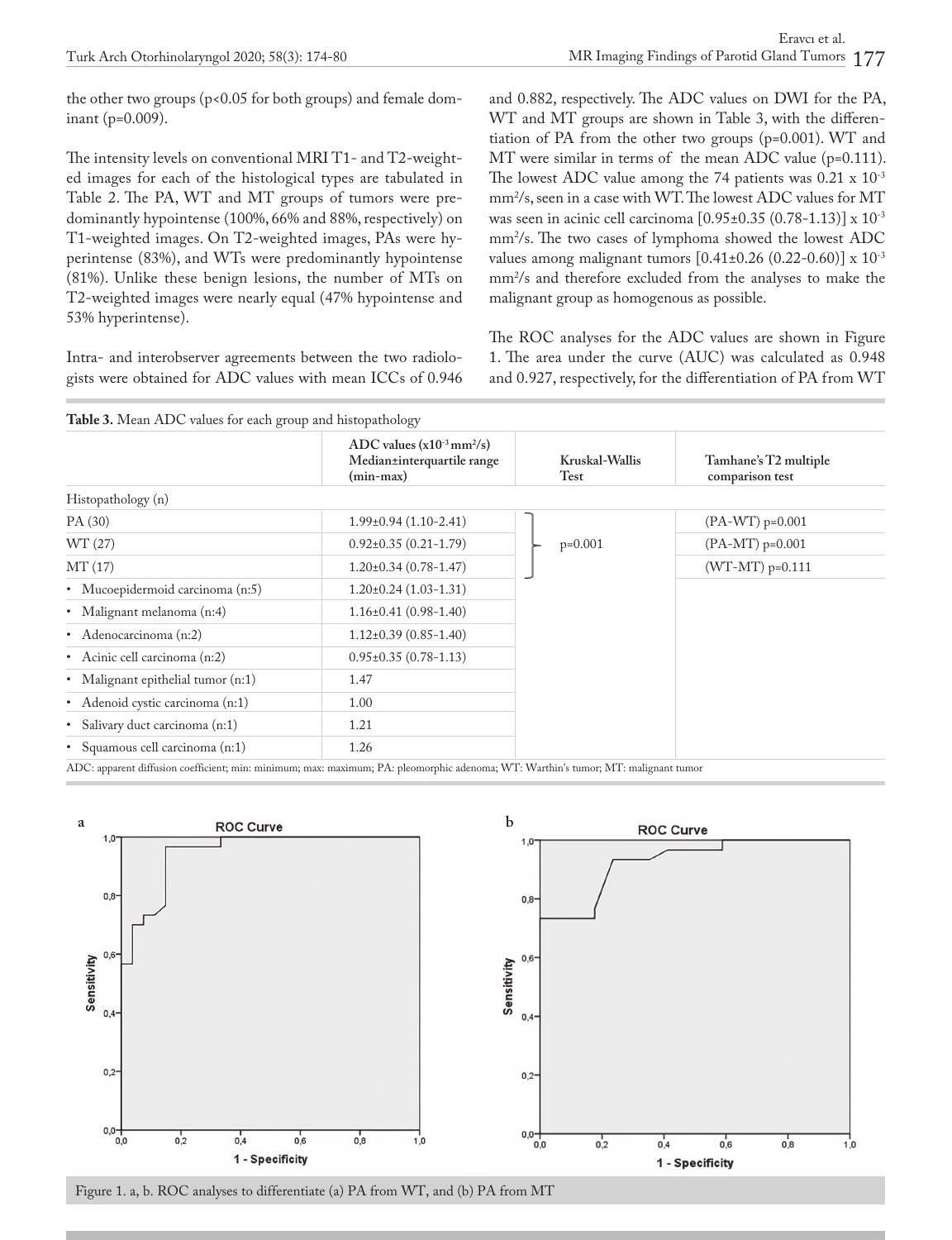

Figure 2. a, b. Axial MRI images from a 48-year-old patient with histologically proven PA in the right parotid gland (white arrows). (a) Hypointense signal intensity of the lesion in T1-weighted images, (b) hyperintense signal intensity of the lesion in T2-weighted images



Figure 3. a-c. The lesions (arrows) are hyperintense on DWI (upper images) and the corresponding ADC maps (lower images) shows marked restricted diffusion for (a) right parotid PA, (b) left parotid WT, and (c) right parotid lymphoma cases. The mean ADC values of the lesions were 2.190 x  $10^{-3}$  mm $^2$ /s, 0.889 x  $10^{-3}$  mm $^2$ /s, and 0.600 x  $10^{-3}$  mm $^2$ /s, respectively

and MT. The sensitivity and specificity values for distinguishing PA from WT were 97% and 85%, respectively, when the ADC cutoff value was 1.25; and 77% and 83%, respectively, for the differentiation of PA from MT when the ADC cutoff value was 1.35. The conventional MRI findings of PA in one patient are shown in Figure 2. DWI and the corresponding ADC maps for PA, WT and a case of lymphoma are shown in Figure 3.

#### **Discussion**

The objective of this study was to investigate whether ADC values in DWI, as practical features of MRI, can contribute to preoperative histopathological differentiation in a clinical series. These results show that ADC is invaluable for differentiating PA, the most common parotid mass, from other histopathologies, rather than distinguishing malignant-benign lesions. When the ADC map was used as an independent predictor in the differentiation of PA from WT and MT, the respective AUC values were 0.948 and 0.927 in the ROC analysis. It can be concluded from these results that the ADC value can be accepted as a complementary tool to the clinical history, conventional MRI features and FNAB for the preoperative prediction of histopathology.

The main treatment modality for parotid masses is surgery. Therefore, obtaining the maximum information about the histopathology preoperatively strengthens the decision-making capability of the surgeon in respect of the extent of the surgery and informing the patient. As a regular approach to a disease, the epidemiology of parotid lesions, patient history and demographic data will provide information about the pathology of parotid lesions. Clinical features such as rigidity, rapid growth, pain and facial paralysis suggest a malignant lesion. Patient age can also add some information about the histopathology, as Warthin's tumor and malignant tumors are seen at a more advanced age, whereas pleomorphic adenoma is seen at a younger age (2). In the presented study, it was also found that PA was seen at younger ages ( $p=0.001$ ) with the median age of  $44\pm21, 55\pm10$ and 62±20 years, respectively, in the PA, WT and MT groups. For the last decade, ultrasound with ultrasound-guided fine needle aspiration has been the first-line standard imaging modality. This method has an overall good accuracy rate (approximately 95%) in cases where evaluation is made by an experienced cytologist (5, 6). There are, however, some limitations about FNAB because it is an invasive procedure (7). It may also give false negative and false positive results as it is operator and cytologist-dependent. Therefore, definitive results cannot be obtained.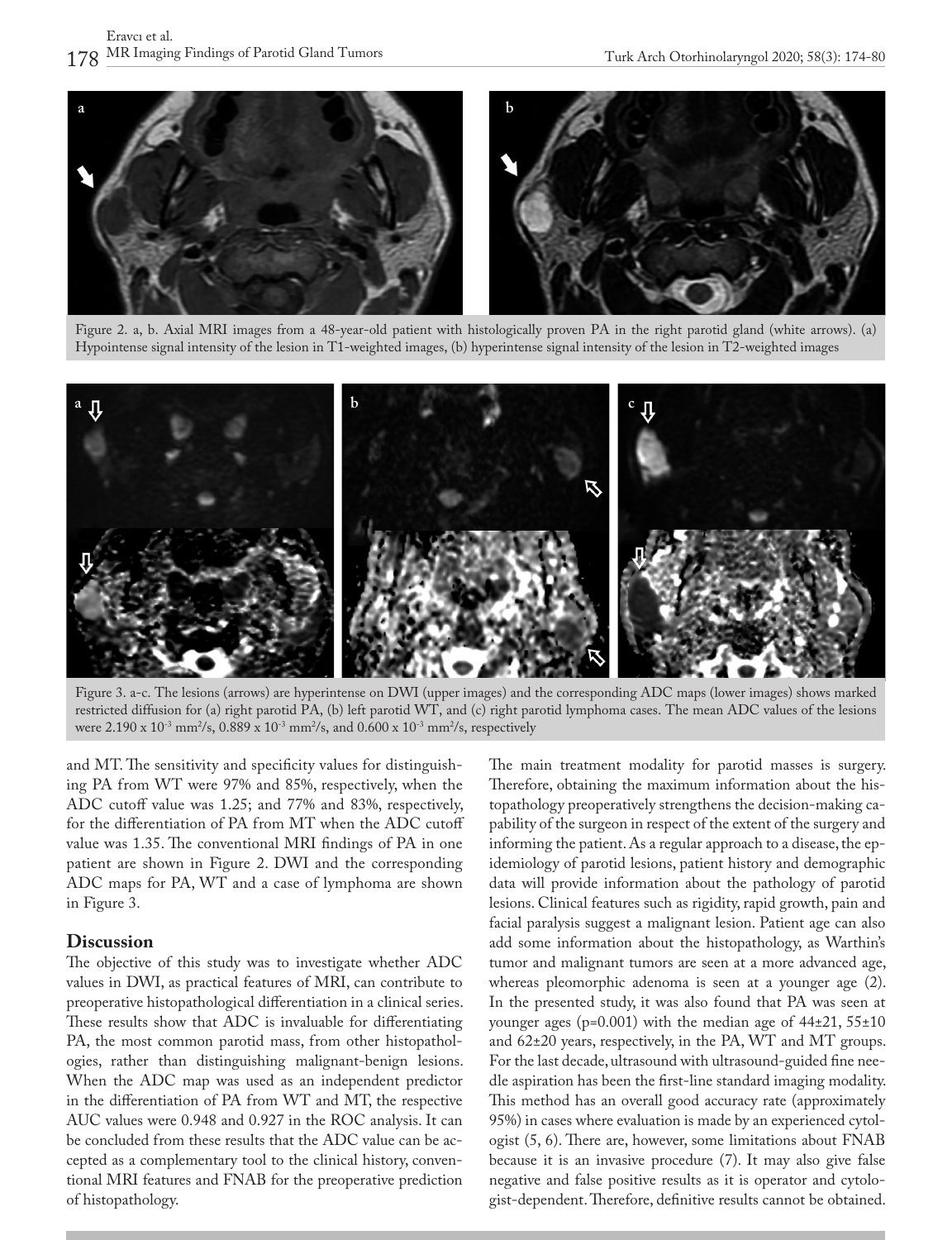Currently, with increased accessibility to MRI and advancements in technology, the use of MRI in preoperative evaluation has become prevalent and some studies have claimed that MRI alone, without FNAB, can be sufficient to manage parotid lesions (11, 15). Therefore, even the findings of conventional MRI techniques contribute to the differentiation of whether the lesion histopathology is malignant or benign. The findings of border features (well defined or irregular), signal intensity on T2-weighted images (hyperintense or hypointense), deep lobe involvement, necrotic components, and the presence of lymphadenopathy presence will provide the surgeon with an idea before surgery (4, 16, 17). However, conventional MRI findings are not sufficient, as the sensitivity and specificity of conventional MRI findings alone have been reported as 40% and 88%, respectively (15). Nevertheless, conventional MRI features for pleomorphic adenoma histopathology, such as smooth surface and hypointensity on T1-weighted images and hyperintensity on T2-weighted images are characteristic in contrast to the controversial results for WT and MT on T2-weighted images (4, 11, 18). The findings of our study were in accordance with the literature, as PA demonstrated 83% hyperintensity, and WT and MT demonstrated 81% and 47% hypointense signaling on T2-weighted images, respectively.

At the same time, especially adding DWI findings to conventional findings of MRI increases the sensitivity and specificity to 70% and 93%, respectively (15). Furthermore, some studies have investigated more detailed features such as measuring the enhancement and washout patterns, and time signal intensity curves for each tumor and have found that time to peak is related to the microvessel extent and the washout ratio reflects the stromal cellularity level (18). In such studies, PA characteristically showed a curve with a gradual increase followed by a plateau. WT and MT showed similar curves of a steep rise followed by a plateau. In these dynamic MR studies, accuracy has been shown to be higher for WT (91.4%-97.9%), followed by MT (81.3-97.7%) and PA (77.4-93%) (19). Rather than the time signal intensity curves method, the ADC pattern in dynamic MRI is commonly used and is easier to evaluate without the need for a contrast agent (11, 17). Previous studies have focused on this, but the results are debatable as some have concluded that it is possible to differentiate benign and malignant tumors via ADC values whereas others have not (9, 12, 14). Recent studies have revealed that on the basis of DWI alone, PA could be distinguished from malignant lesions whereas Warthin's tumor could not because of an overlap with malignant lesion ADC values (20). In some studies, myoepithelial adenomas have been shown to have ADC values similar to those of PA (13), but this is not so important because both lesions are benign and the extent of their surgeries are similar. However, the risk of progression of PA to malignancy is higher than that of myoepithelial adenomas, so awareness of recurrence should be higher. The results of our study showed that PA can be accurately differentiated from malignant and Warthin's tumors and ADC is useful for the most common histopathology differentiation in parotid lesions. The ADC level in lymphoma was seen to be similar to the levels reported

in previous studies, which were low compared to the histopathology of other malignancies (14). This could be a topic of specific interest to be investigated in further studies to enable avoidance of unnecessary surgery (10, 17, 21).

Using ADC values to differentiate the histopathology of parotid lesions is very important because the most commonly seen type of parotid tumor is PA, and with the important diagnostic information obtained from MRI, there is the possibility of preventing unnecessary biopsies in majority of the parotid tumors.

#### **Conclusion**

Combining the quantitative values obtained from ADC measurements on DWI with clinical history and conventional MRI findings will add extra information for the differentiation of PA from both WT and MT. This can be considered a substantial complementary tool for the prediction of the histopathology in preoperative planning for parotid tumors. Despite these promising results, the use of MRI to detect the exact histopathology in parotid tumors is still in its infancy and more data is needed with larger series.

**Ethics Committee Approval:** Ethics committee approval was received for this study from the Clinical Research Ethics Committee of University of Health Sciences, Ankara Numune Training and Research Hospital (Approval Date: September 5, 2019; Approval Number: E1- 047-2019).

**Informed Consent:** Informed consent was obtained from the patients who participated in this study.

**Peer-review:** Externally peer-reviewed.

**Author Contributions:** Concept - F.C.E., K.M.Ö., D.S.C.; Design - F.C.E., K.M.Ö., D.S.C.; Supervision - K.M.Ö., D.S.C.; Materials - F.C.E., M.Ç., M.F.K., S.E.K.; Data Collection and/or Processing - F.C.E., M.Ç., M. Çavuşoğlu, M.F.K.; Analysis and/or Interpretation - F.C.E., S.E.K., M. Çavuşoğlu; Literature Search - F.C.E., M.Ç., M.F.K., S.E.K.; Writing - F.C.E., M.Ç.; Critical Reviews - K.M.Ö., D.S.C., M. Çavuşoğlu.

**Conflict of Interest:** The authors have no conflicts of interest to declare.

**Financial Disclosure:** The authors declared that this study has received no financial support.

#### **References**

- 1. Barnes L, Eveson JW, Reichart P, Sidransky D, editors. World Health Organization classification of tumours. Pathology and genetics of the head and neck tumours. Lyon: IARC Press; 2005.p.209-81.
- 2. Lobo R, Hawk J, Srinivasan A. A review of salivary gland malignancies: common histologic types, anatomic considerations, and imaging strategies. Neuroimaging Clin N Am 2018; 28: 171-82. [\[Crossref\]](https://doi.org/10.1016/j.nic.2018.01.011)
- 3. Wang CW, Chu YH, Chiu DY, Shin N, Hsu HH, Lee JC, et al. JOURNAL CLUB: The Warthin tumor score: a simple and reliable method to distinguish Warthin tumors from pleomorphic adenomas and carcinomas. Am J Roentgenol 2018; 210: 1330-7. [\[Crossref\]](https://doi.org/10.2214/AJR.17.18492)